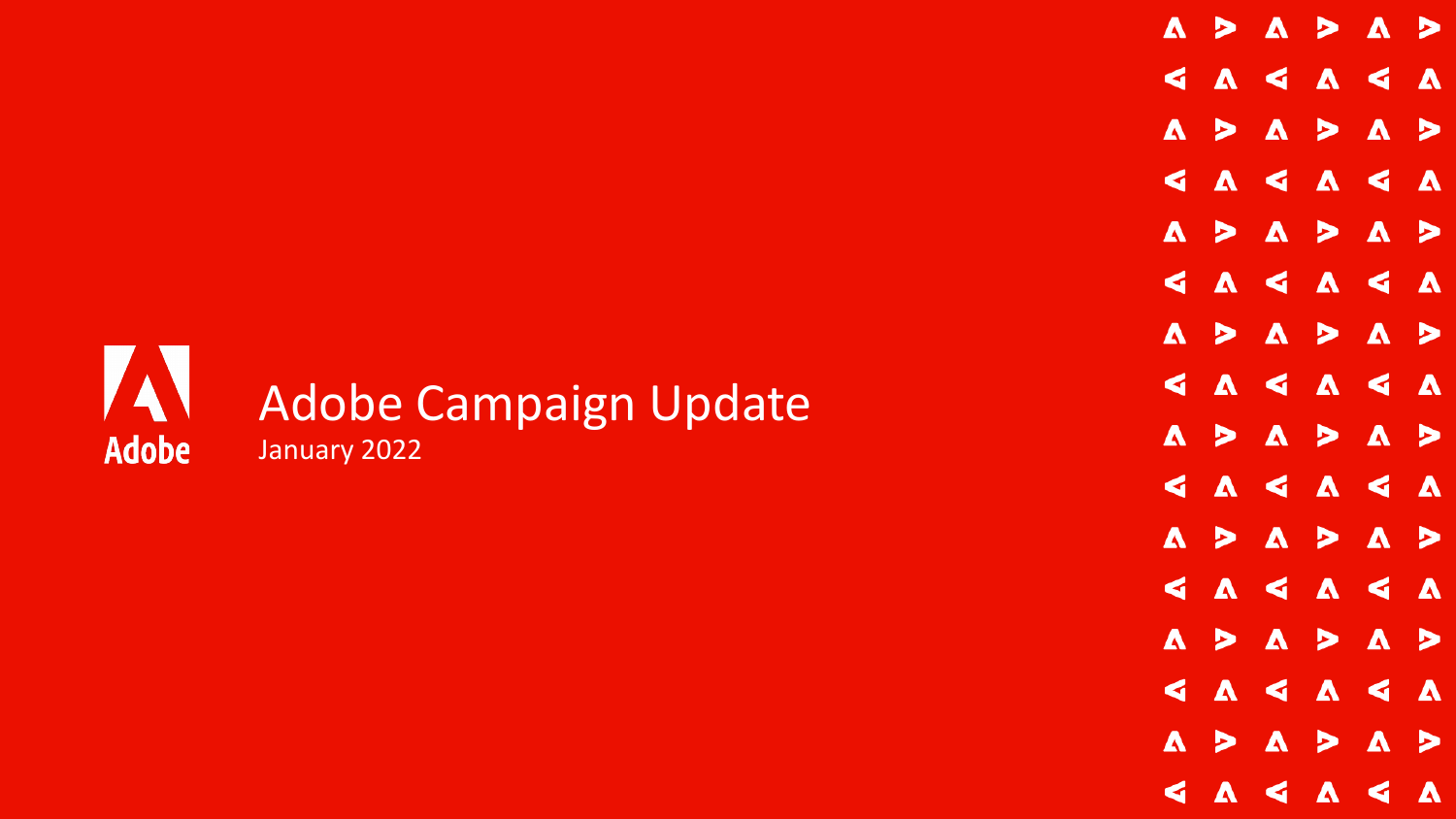





2022 Adobe Campaign Release Cycle



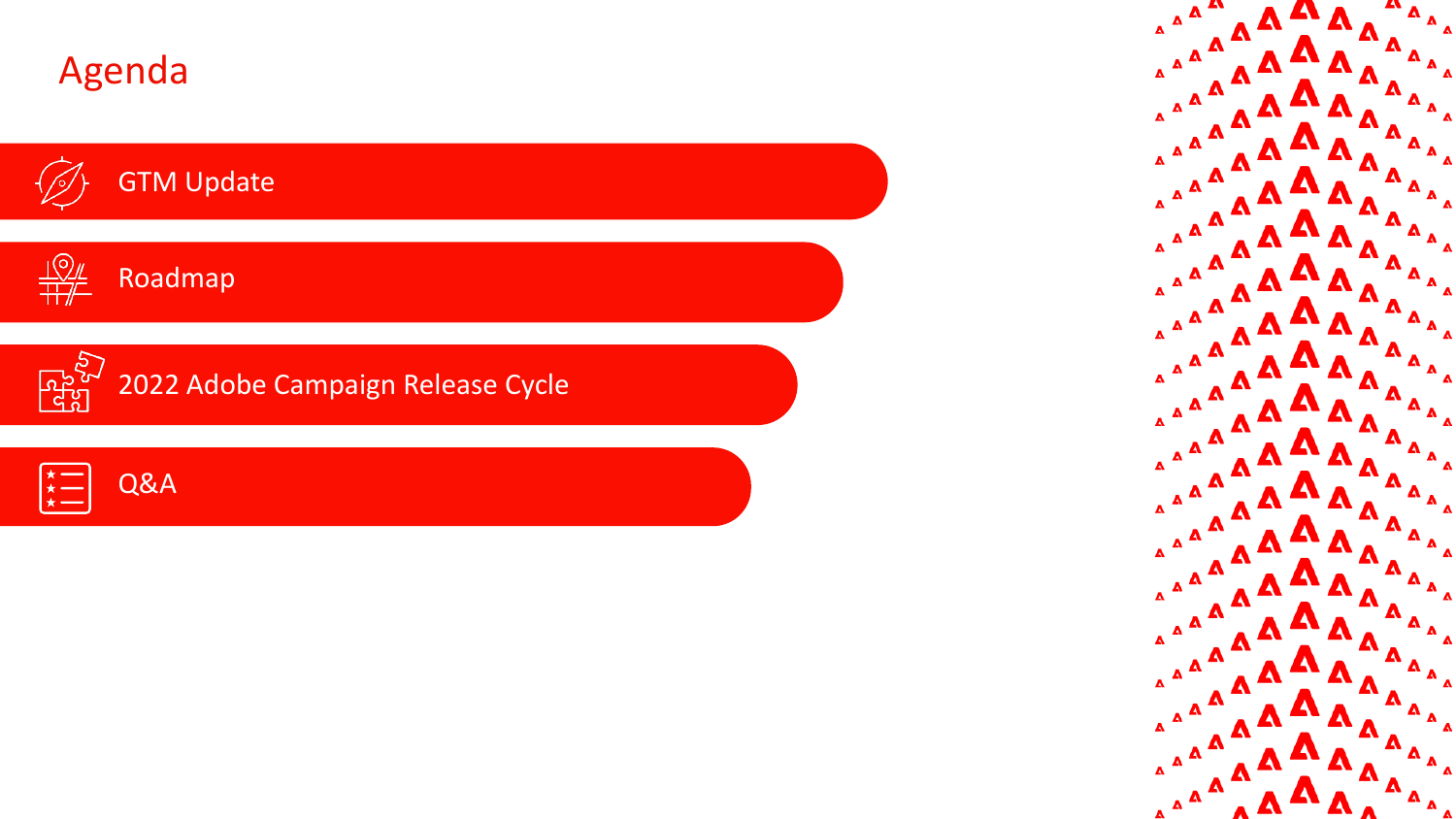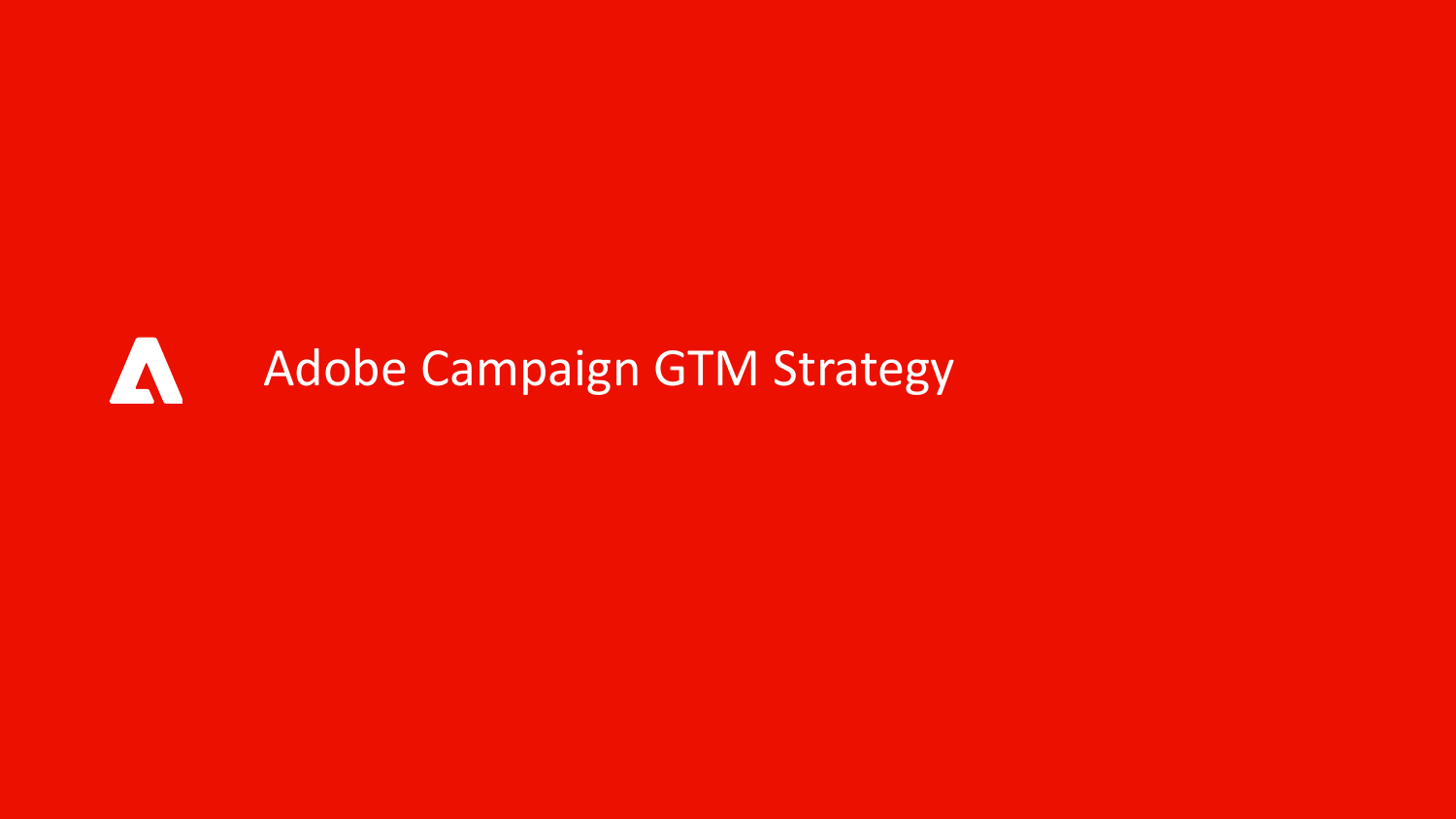



#### From Campaign Orchestration to Customer Journey Management: An Evolution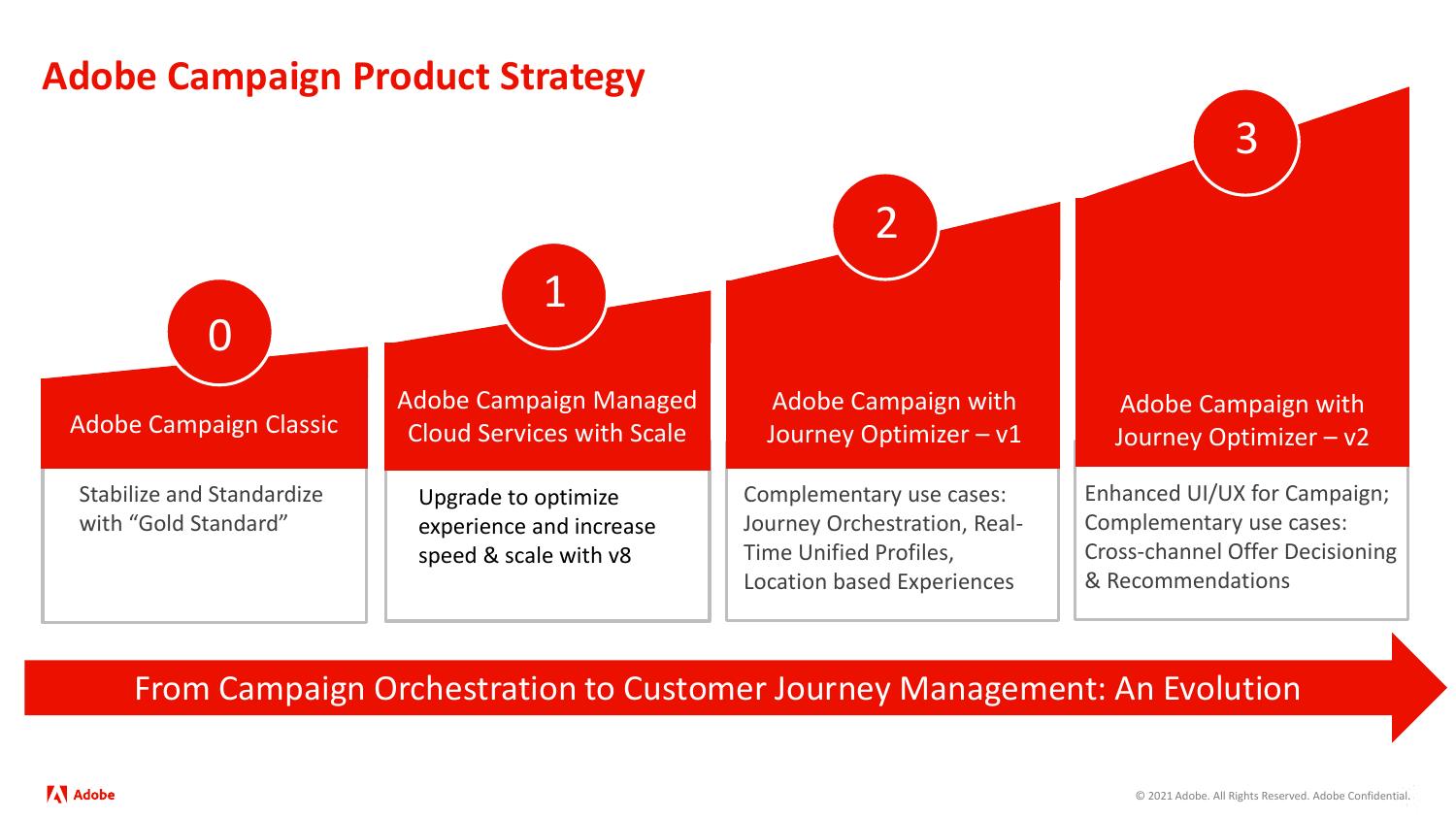# 2022 Campaign Sales Plays

| $\mathbb{R}$ Sales Play                              | <b>Adobe Solution</b>                              | $\Omega_{\rm H}^{\rm SI}$ Description                                                                                                                                   | <b>Target Customers</b>                                                                                                                                                         | Logos                                                                                                  |
|------------------------------------------------------|----------------------------------------------------|-------------------------------------------------------------------------------------------------------------------------------------------------------------------------|---------------------------------------------------------------------------------------------------------------------------------------------------------------------------------|--------------------------------------------------------------------------------------------------------|
| Modernize B2C<br><b>Database</b><br><b>Marketing</b> | <b>Adobe Campaign</b>                              | Quickly and efficiently create and<br>deliver cross-channel campaigns at<br>scale, in less time, and more<br>effectively.                                               | Replacing legacy campaign<br>management solution(s)<br>Modernize on cloud architecture<br>Cross-sell opportunity into DX<br>and new logo in selected<br>industries              | <b>OTIAA</b><br><b>ELSEVIE</b><br>Southwest<br><b>NESPRESSO.</b><br>KEEN<br>pandora<br><b>XX RBS</b>   |
| Maximize AC with<br><b>Cloud Modernization</b>       | <b>Adobe Campaign</b><br>Managed Cloud<br>Services | Managed Cloud Services will<br>overcome challenges our clients<br>may have with under-optimized<br>platform, under-sized<br>infrastructure, under-utilized<br>features, | Upsell of Existing on-premises,<br>hybrid and legacy managed<br>services customers<br>Enhanced speed, scale,<br>support, and integrations<br>Improve total cost of<br>ownership | THALYS<br><b>Nestle</b><br><b>MetLife</b><br><b>AVIVA</b><br>telegraphmediagroup<br><b>MSCHOLASTIC</b> |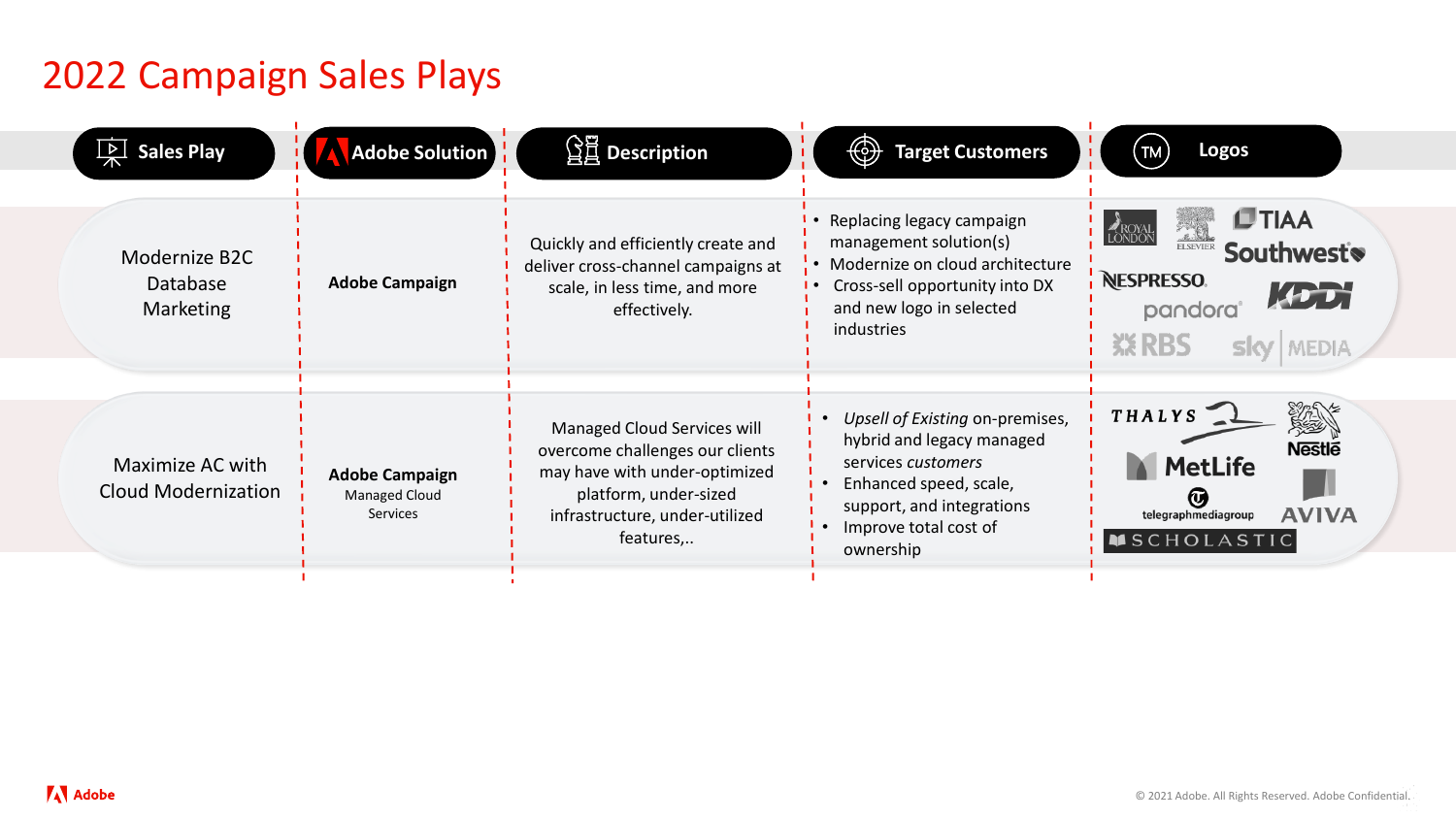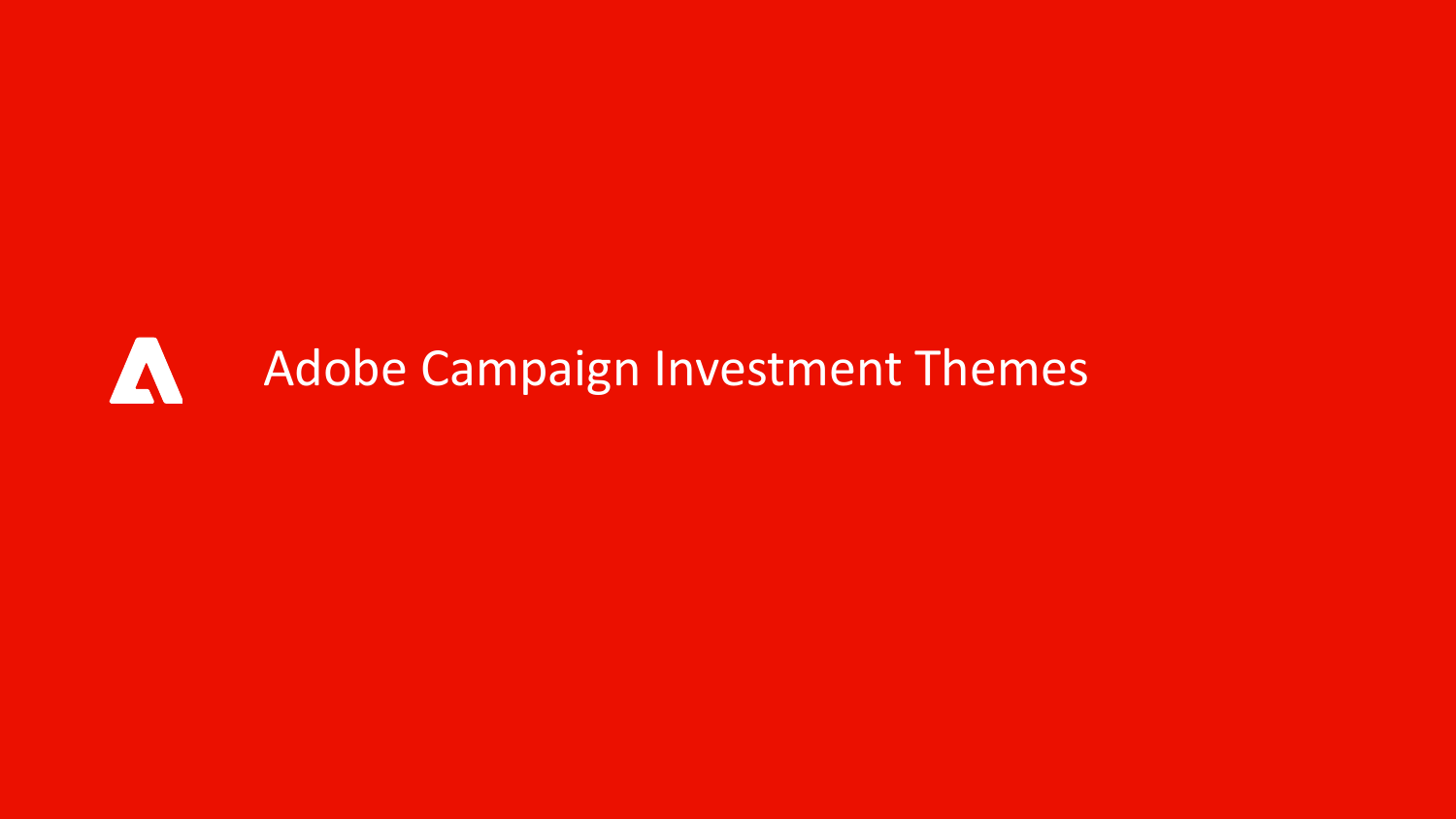## Key Focus Areas for Adobe Campaign

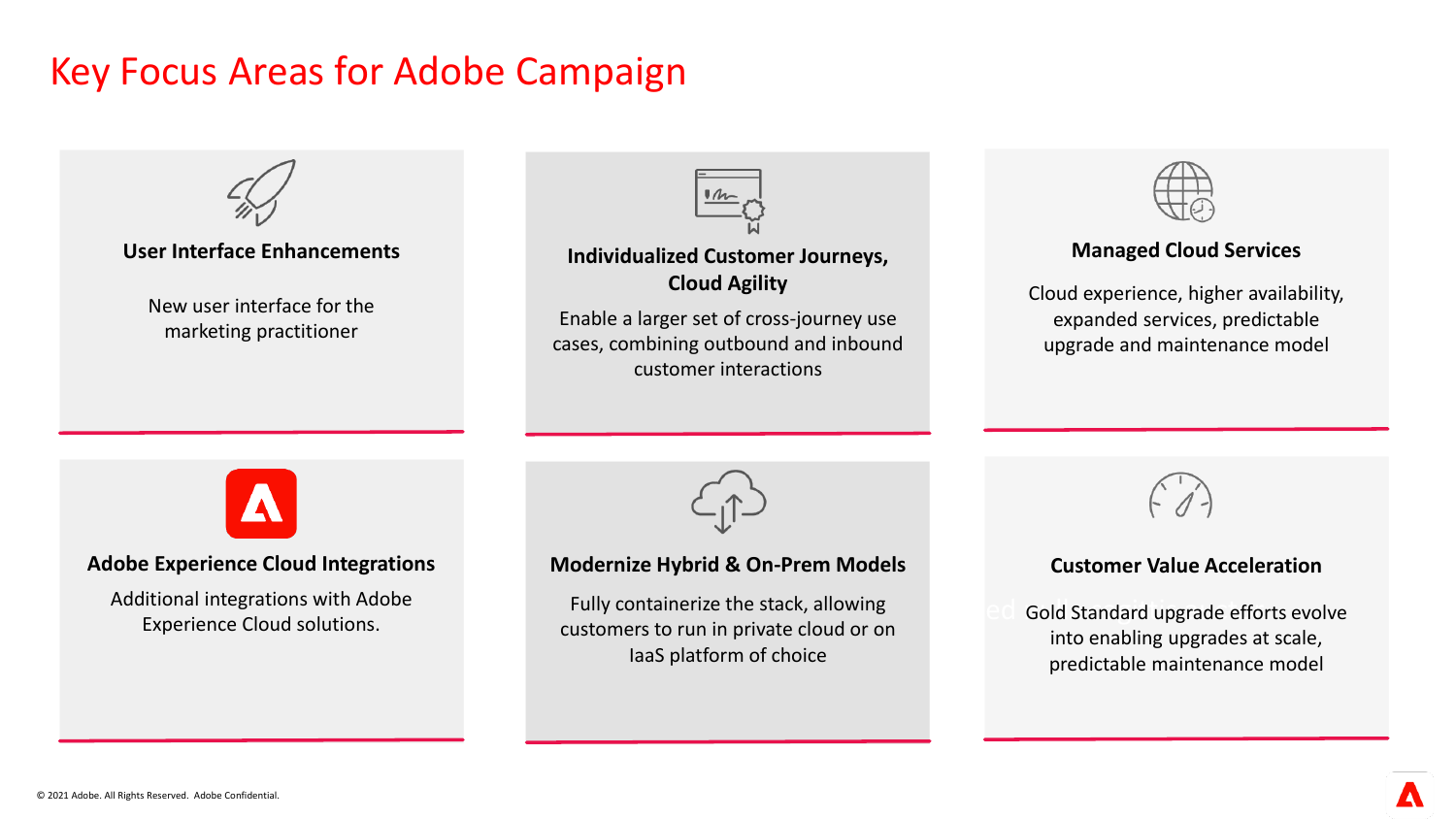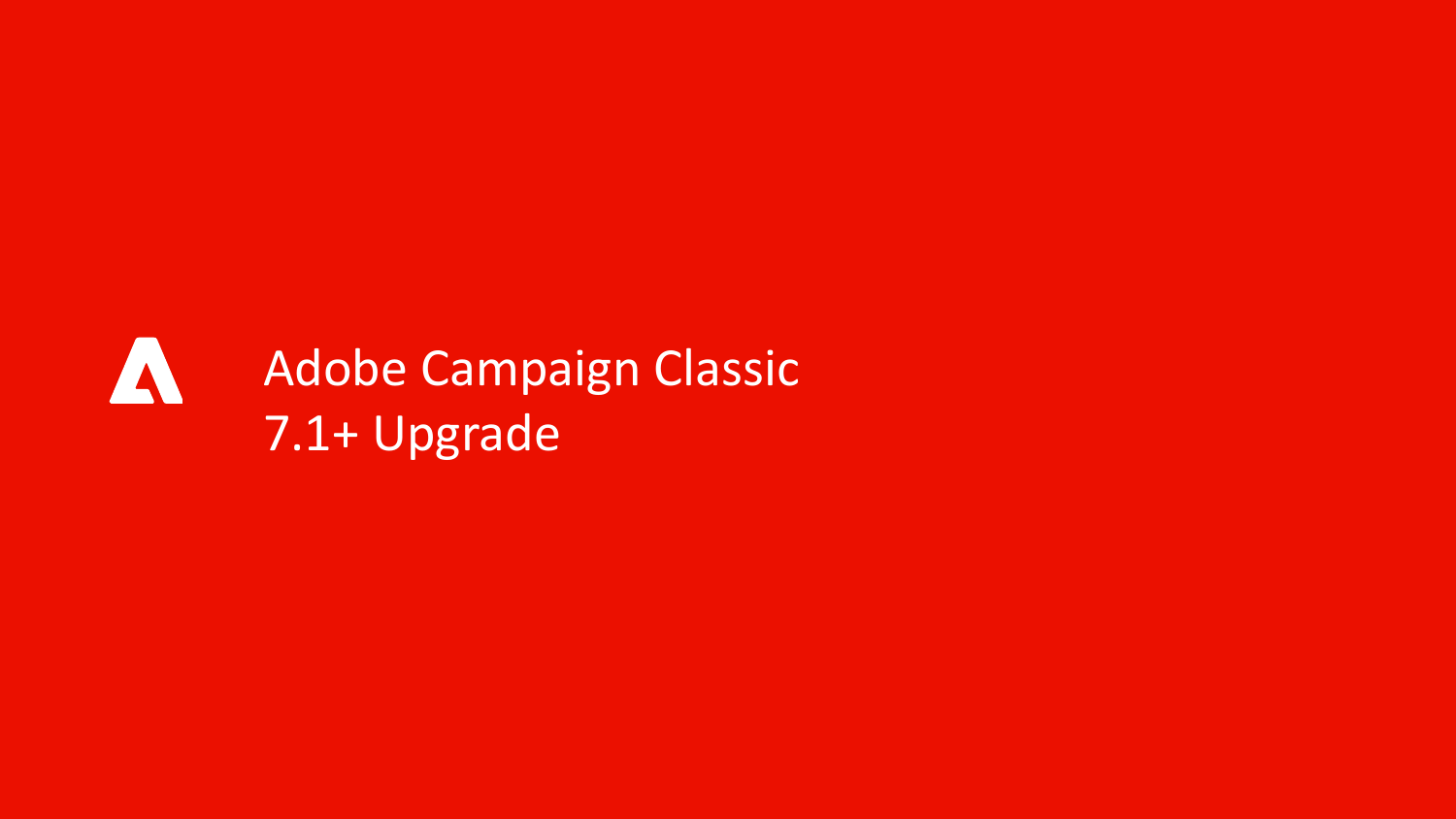### Adobe Campaign Product Strategy

#### **ACC release branches are merged into 7.2**

- $\rightarrow$  V7.2 is the latest, secured and most stable build recommended by Adobe
- $\rightarrow$  Subsequent bug fixes, security & hotfix releases will be made only on 7.2
- $\rightarrow$  No new Gold Standard version will be released.
- $\rightarrow$  Customers on any version of Gold Standard will need to upgrade to this v7 version.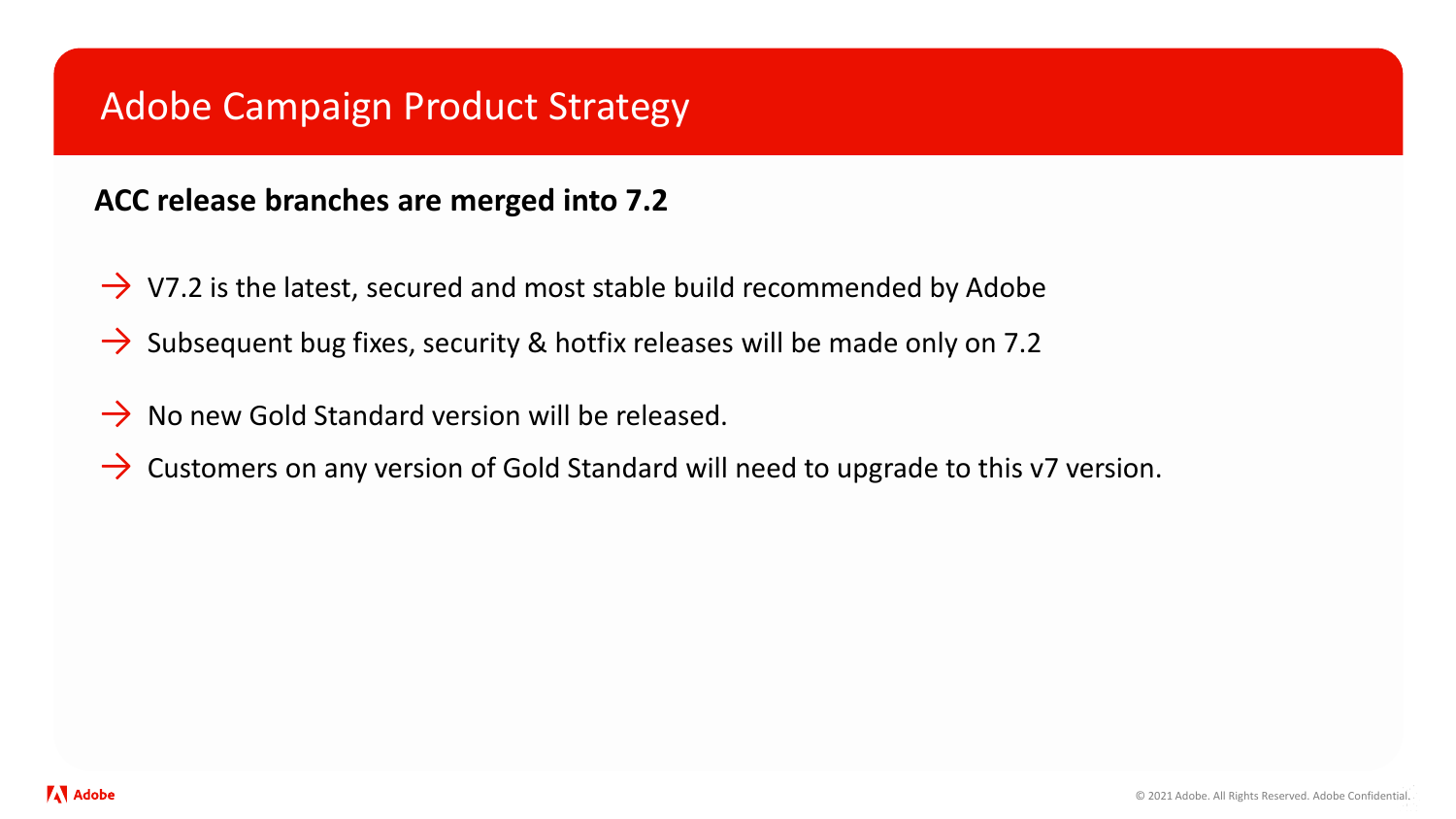## Adobe Campaign Classic 7.1+ Highlights



Improved Security, Performance, Supportability and Modernized Deliverability

*\*Feature enablement is not in scope*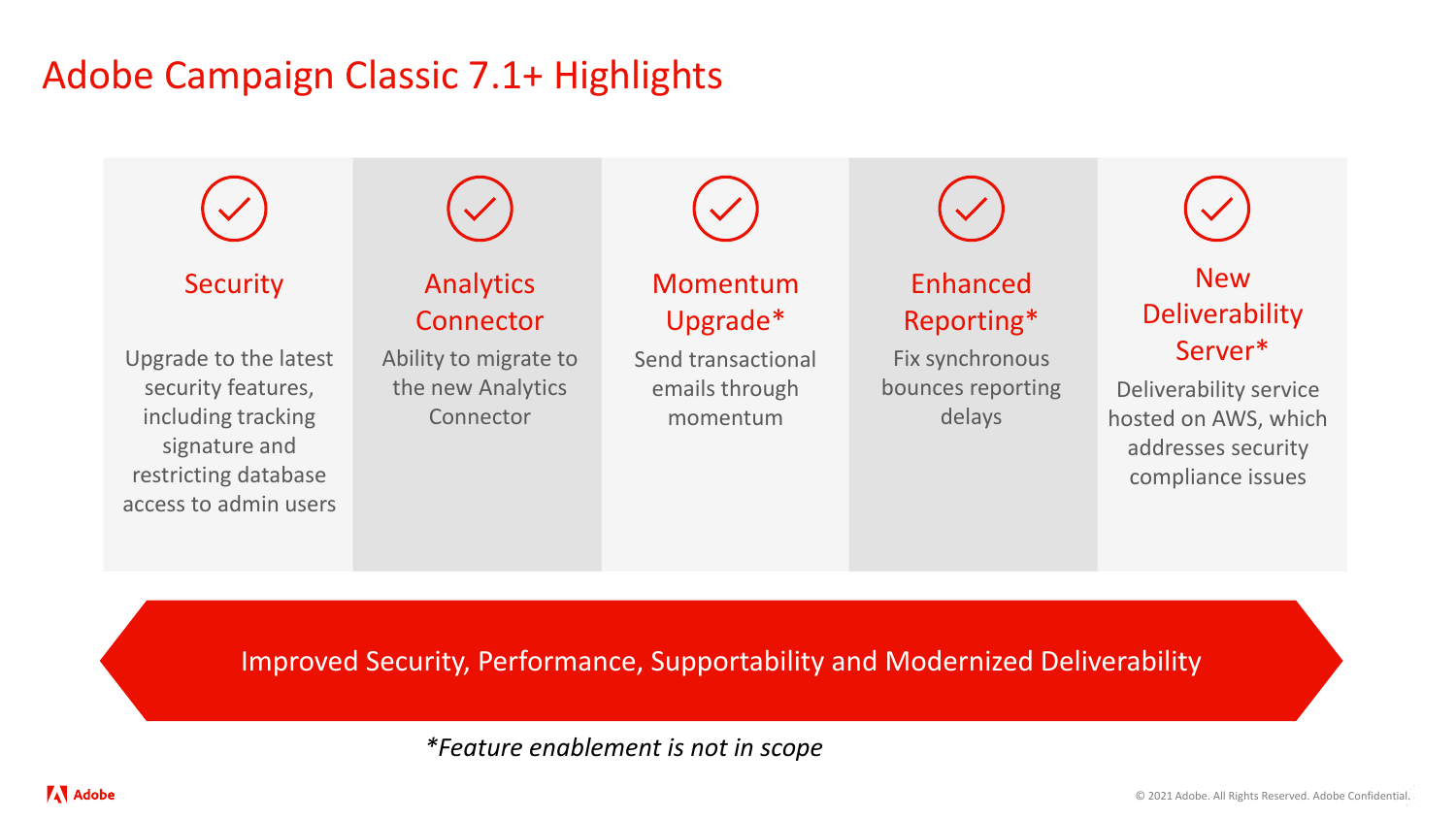### Improved Upgrade Experience

- 50+ customers using 7.1 in prod. 7.2 includes targeted fixes to provide high quality upgrades
- Reduced Precheck Failures by 90%
- No stack upgrade, for the majority of customers
- Downtime will be limited to 4-6 hours
- Adobe Upgrade team is committed to own the upgrade end-to-end for successful delivery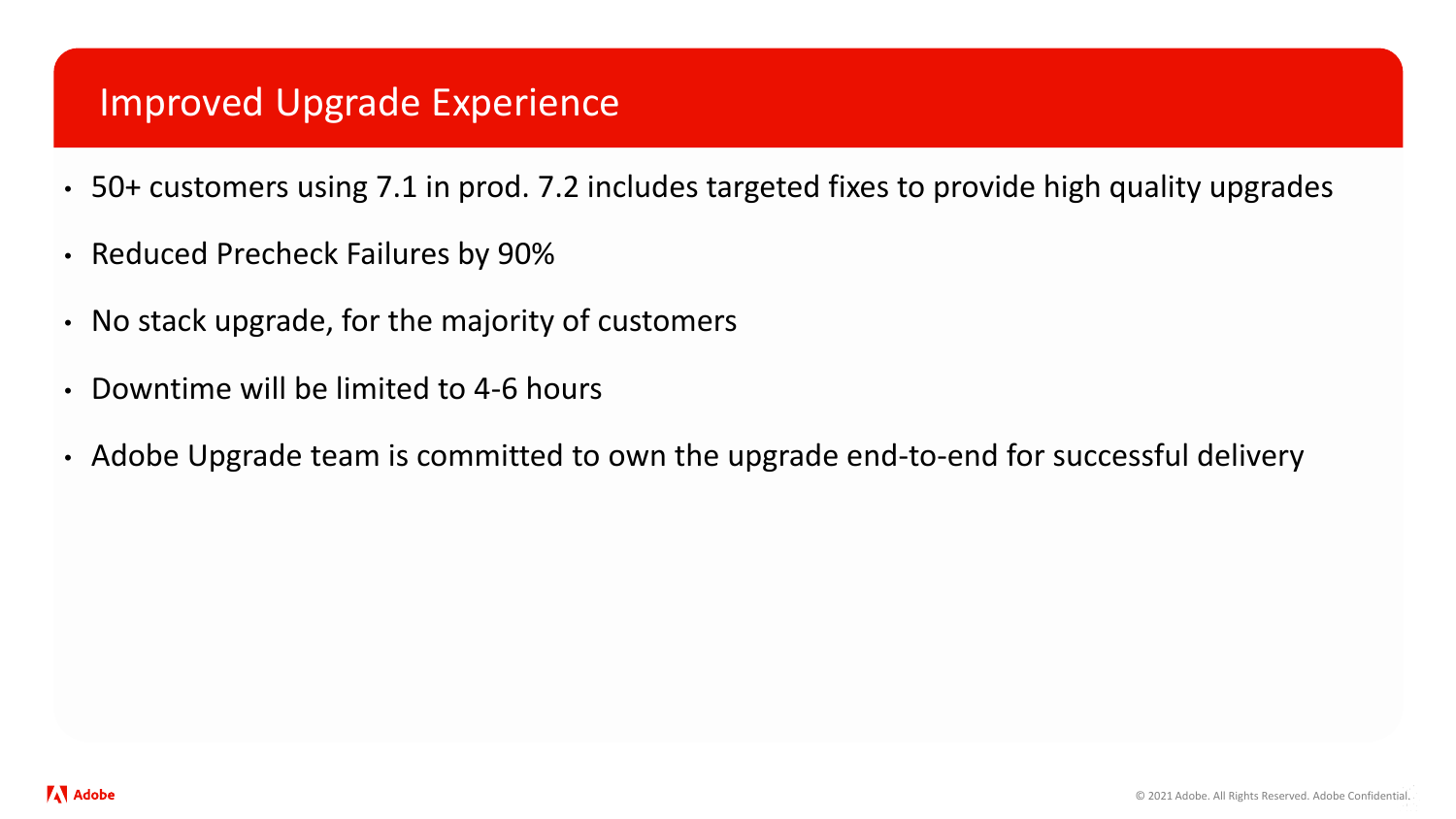### Summary

- **· Shut down legacy datacenters**
- Bring all customers to the latest stable, secured and better performing Platform with 7.1+ and Modernized Deliverability
	- Date to complete: August 2022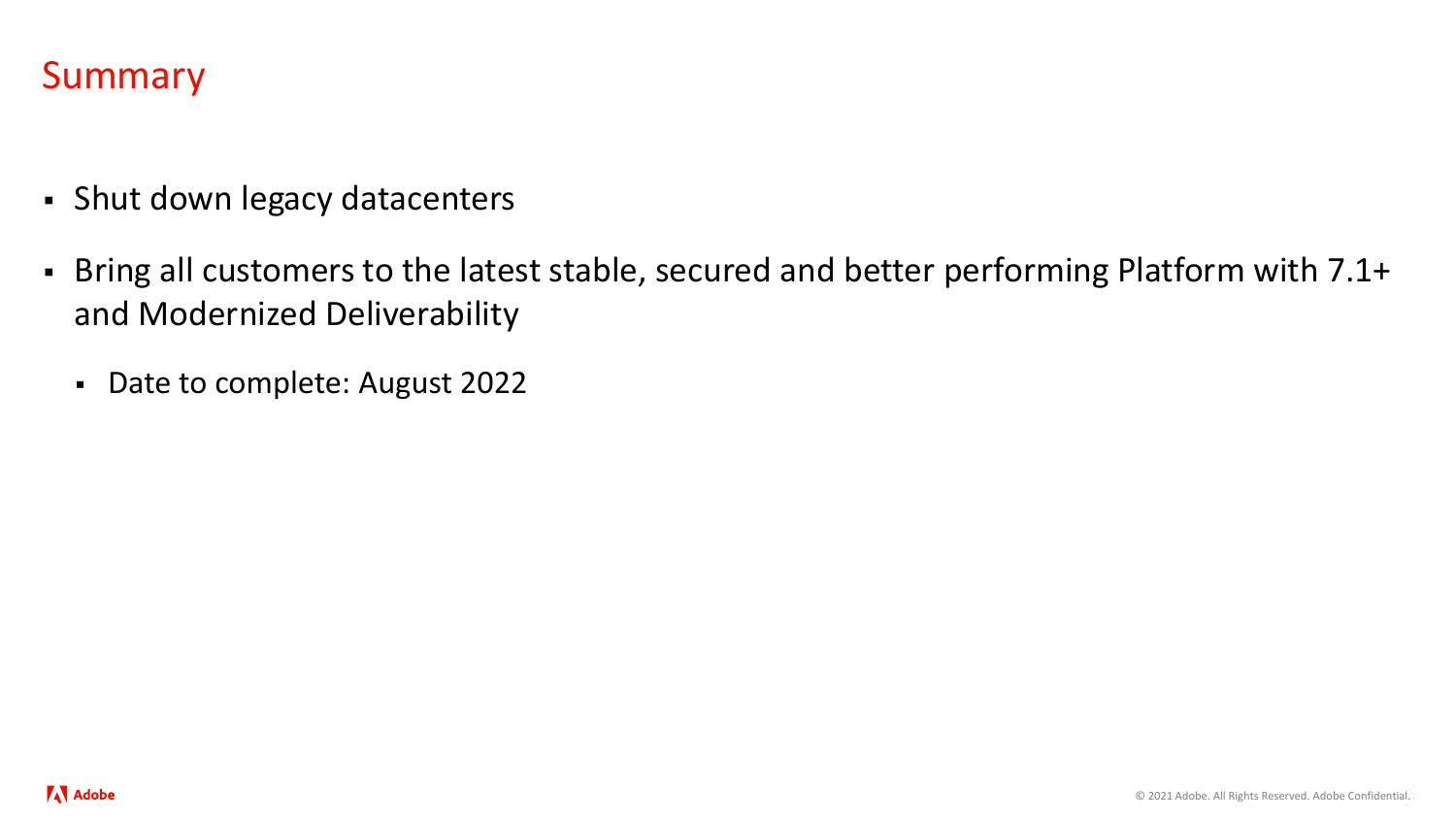### Resources

- **Adobe Campaign Sales Plays on Partner Portal:**
	- o **<https://adobe.ly/3Kk4UU1>**
- **Adobe Campaign Build Upgrade FAQ:**
	- o **<https://adobe.ly/3AfXUTn>**
- **Getting Started with Adobe Campaign Upgrades:**
	- o **https://adobe.ly/33swiP9**